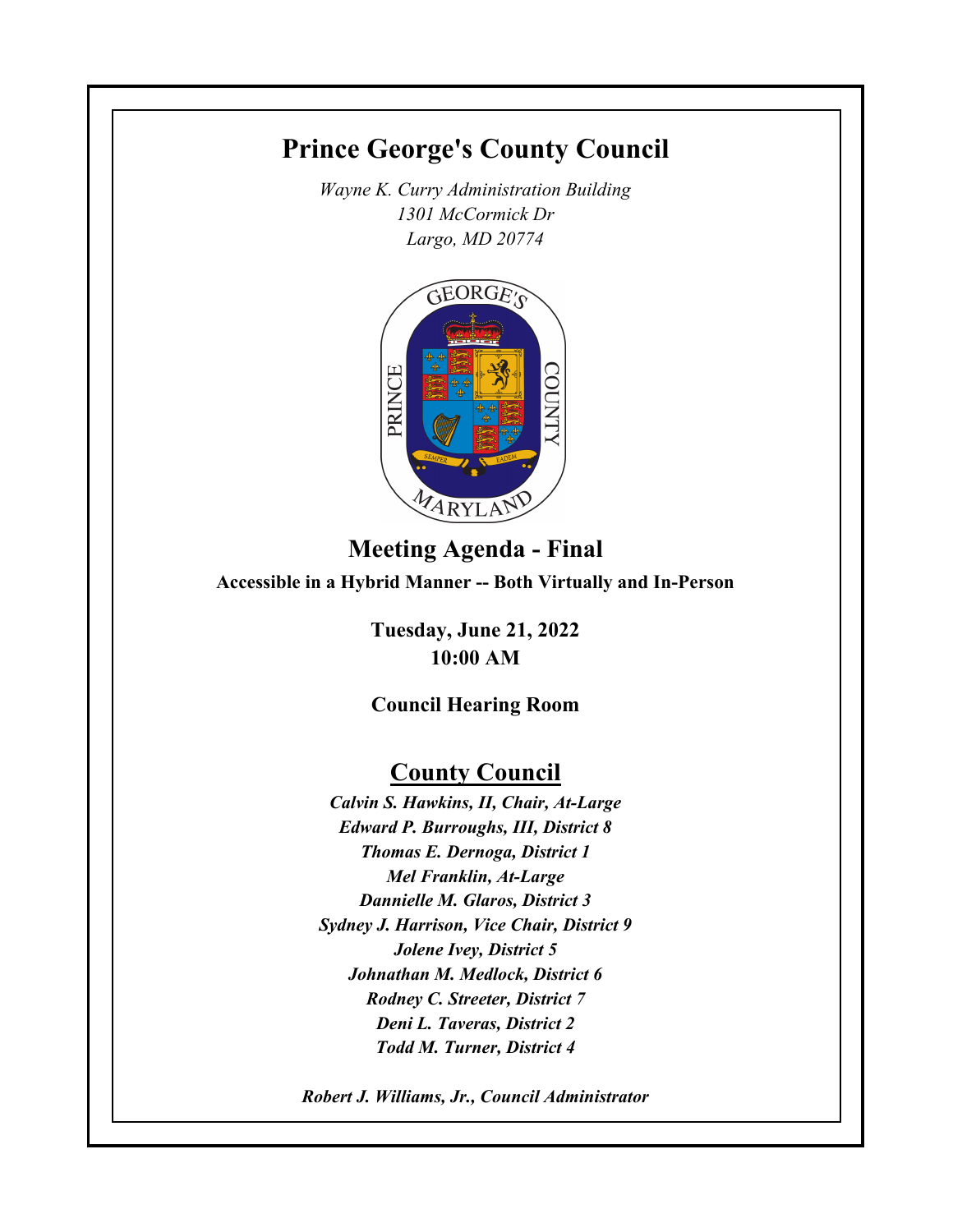### RULES OF COURTESY (Virtual)

You are now participating in the process of representative government. We welcome your interest and hope you will attend Prince George's County Council meetings often. Good government depends on the interest and involvement of you and your fellow citizens.

### VIRTUAL COUNCIL MEETINGS

Given the current state of the novel coronavirus (COVID-19) pandemic, and under the Governor's "Proclamation and Declaration of State of Emergency and Existence of Catastrophic Health Emergency – COVID-19"and the Prince George's County State of Emergency Declaration, the County Council is operating under emergency procedures.

### REGULAR COUNCIL MEETINGS

The Prince George's County Council meets at 10:00 a.m. each Tuesday in the Council Hearing Room in the County Administration Building, Upper Marlboro, Maryland. Legislative sessions are held on the first and third Tuesday of each month and business meetings are scheduled on the alternate weeks. All County Council Sessions are public meetings, however, a part of the meeting may be conducted in closed session.

In addition to its normal function as the County Council, the Council will frequently sit as the District Council for zoning matters or as the Board of Health. The capacity in which the Council acts on agenda items will be recorded in the minutes for each meeting.

### PUBLIC PARTICIPATION IN COUNCIL MEETINGS

The Prince George's County Council will meet virtually until further notice. To encourage civic engagement, the Council has established an eComment portal to serve as an alternative method of public participation in the Council's virtual meetings. The portal allows citizens to register to speak on agenda items that are scheduled for public hearing and/or submit a comment or letter into the official public record, in lieu of verbal testimony.

Please note, that written testimony or comments will be accepted in electronic format, rather than by U.S. mail. For those unable to use the portal, comments/written correspondence may be emailed to: clerkofthecouncil@co.pg.md.us or faxed to (301) 952-5178. All testimony and comments received by the deadline will become part of the public record of the meeting and, when feasible, shared and noted at the meeting.

Registration and comment submissions should be received by 3:00 p.m. on the day BEFORE the meeting. Testimony and comments will not be accepted via social media or by telephone/voice mail message.

In accordance with ADA requirements, accommodations for hearing impaired, disabled persons, and visually impaired persons can be provided upon reasonable notice to the Clerk of the Council. Sign language and interpreters for non-english speakers are available with reasonable advance notice by emailing clerkofthecouncil@co.pg.md.us or calling 301-952-3600.

### VIEW USING THE LINK PROVIDED AT: https://pgccouncil.us/LIVE

### PLEASE SILENCE ALL CELLULAR PHONES DURING COUNCIL SESSIONS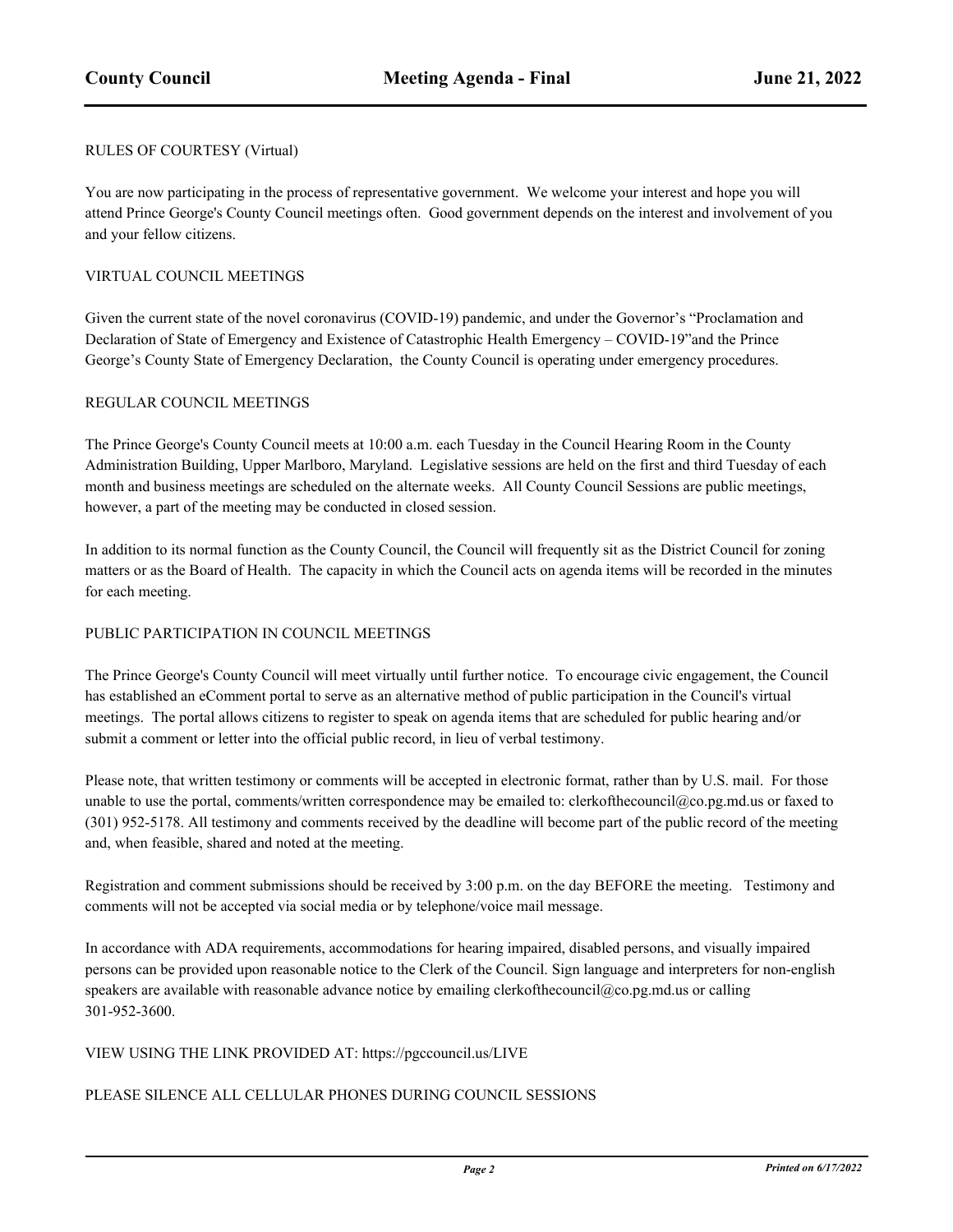# **VIEW USING THE LINK PROVIDED AT: https://pgccouncil.us/LIVE**

### **10:00 A.M. - CALL TO ORDER - (COUNCIL HEARING ROOM)**

### **INVOCATION:**

# **PLEDGE OF ALLEGIANCE**

### **LEGISLATIVE DAY NO. 20**

### **1. CONSENT AGENDA**

*All items listed under the consent agenda have been distributed to each member of the Council for review, are considered to be routine and will be acted upon by motion in the form listed. There will be no separate discussion of these items. If discussion is desired, that item will be removed from the consent agenda and considered separately.*

### **(a) Approval of County Council Minutes**

[MIN 06012022](http://princegeorgescountymd.legistar.com/gateway.aspx?m=l&id=/matter.aspx?key=15099) County Council Minutes dated June 1, 2022

Draft: 1

### *Attachment(s):* [06012022](http://princegeorgescountymd.legistar.com/gateway.aspx?M=F&ID=61fb5dcf-3212-4937-b86a-cf9b708ab176.pdf)

[MIN 06072022](http://princegeorgescountymd.legistar.com/gateway.aspx?m=l&id=/matter.aspx?key=15112) County Council Minutes dated June 7, 2022

Draft: 1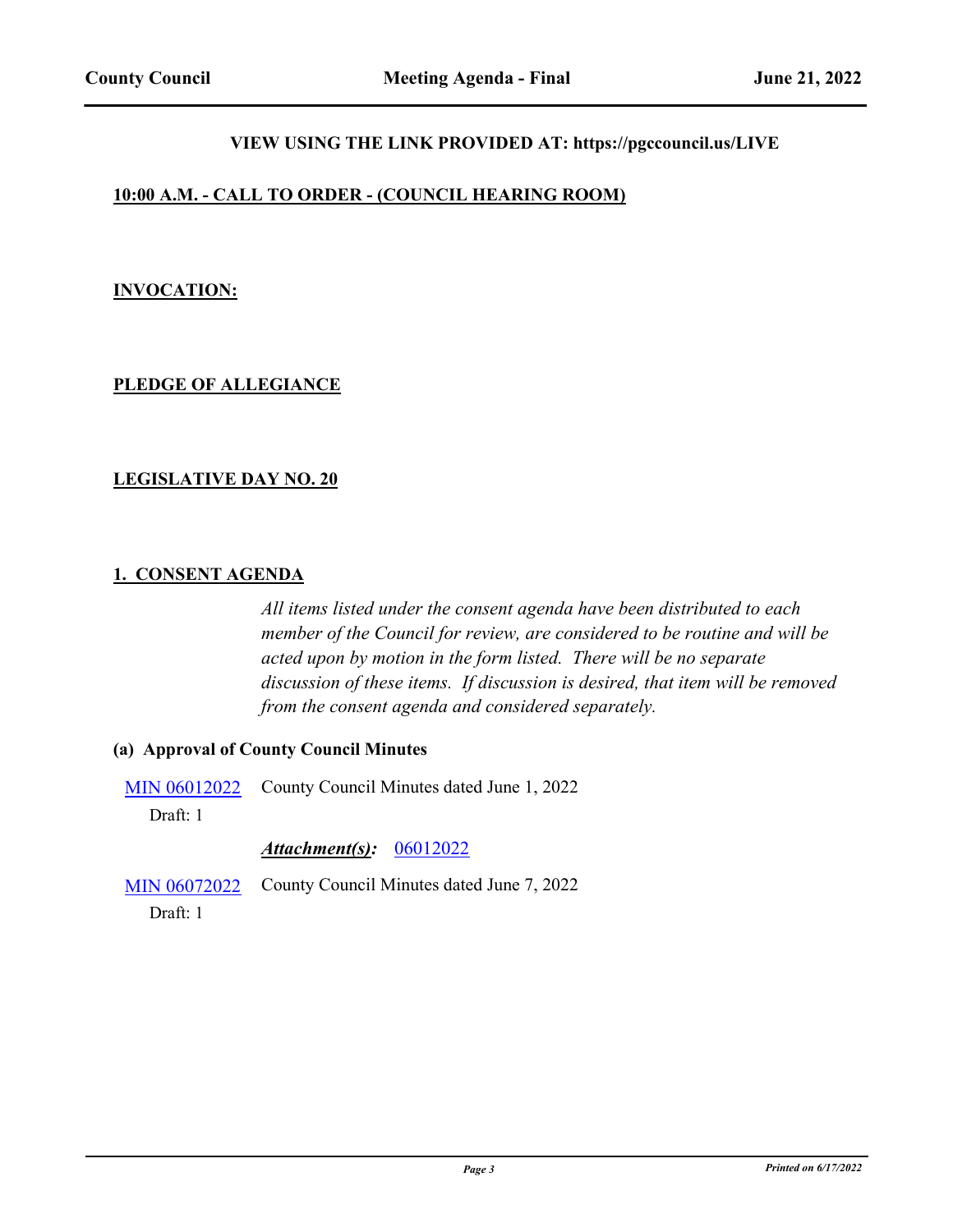### **CONSENT AGENDA (Continued)**

### **(b) First Reading of Bills (Presentation)**

#### [CB-058-2022](http://princegeorgescountymd.legistar.com/gateway.aspx?m=l&id=/matter.aspx?key=14470) **AN ORDINANCE CONCERNING CONTRACTOR'S OFFICE** for the purpose of permitting contractor's office in the R-R (Rural Residential) Zone and the R-55 (One-Family Detached Residential) under certain circumstances. Draft: 1

### Sponsor(s): Ivey

[B2022058](http://princegeorgescountymd.legistar.com/gateway.aspx?M=F&ID=0521e38e-d2a9-41f1-a45b-945383fc1985.docx) *Attachment(s):* [CB-058-2022 AIS](http://princegeorgescountymd.legistar.com/gateway.aspx?M=F&ID=9c118bac-0e6e-4861-b9cf-2b2cf98966c3.pdf)

*To be presented by Council Member Ivey; referral to PHED*

[CB-059-2022](http://princegeorgescountymd.legistar.com/gateway.aspx?m=l&id=/matter.aspx?key=14699) **AN ACT CONCERNING ELECTRIC CHARGING STATIONS** for the purpose of requiring the Department of Permitting, Inspections, and Enforcement (DPIE) to implement a review process for permits to install electric vehicle charging stations at single family and multi-family homes. Draft: 1

*Sponsor(s):* Taveras

[B2022059](http://princegeorgescountymd.legistar.com/gateway.aspx?M=F&ID=12be996c-b907-47df-99d9-7d4b230adab4.docx) *Attachment(s):* [CB-059-2022 AIS](http://princegeorgescountymd.legistar.com/gateway.aspx?M=F&ID=d5366af2-8d4f-4080-b8b5-f8b8b7913f26.pdf)

*To be presented by Council Member Taveras; referral to PHED*

[CB-060-2022](http://princegeorgescountymd.legistar.com/gateway.aspx?m=l&id=/matter.aspx?key=14794) AN ORDINANCE CONCERNING ADMINISTRATION-STANDARD REVIEY **PROCEDURES-DEVELOPMENT APPLICATIONS-NOTIFICATION-INFORMATIONAL MAILING** for the Draft: 1

purpose of amending the Zoning Ordinance to provide for electronic informational mailing registry for any interested County resident; providing for electronic informational mailings to be provided by the Maryland-National Capital Park and Planning Commission, and providing compliance requirements for prospective development applicants.

**Sponsor(s):** Dernoga and Ivey

[B2022060](http://princegeorgescountymd.legistar.com/gateway.aspx?M=F&ID=b53b6130-3fa9-4065-9d75-d3c516303483.docx) *Attachment(s):* [CB-060-2022 AIS](http://princegeorgescountymd.legistar.com/gateway.aspx?M=F&ID=b85b33c9-89e2-4dae-8761-352f343e3dc4.pdf)

*To be presented by Council Members Dernoga and Ivey; referral to PHED*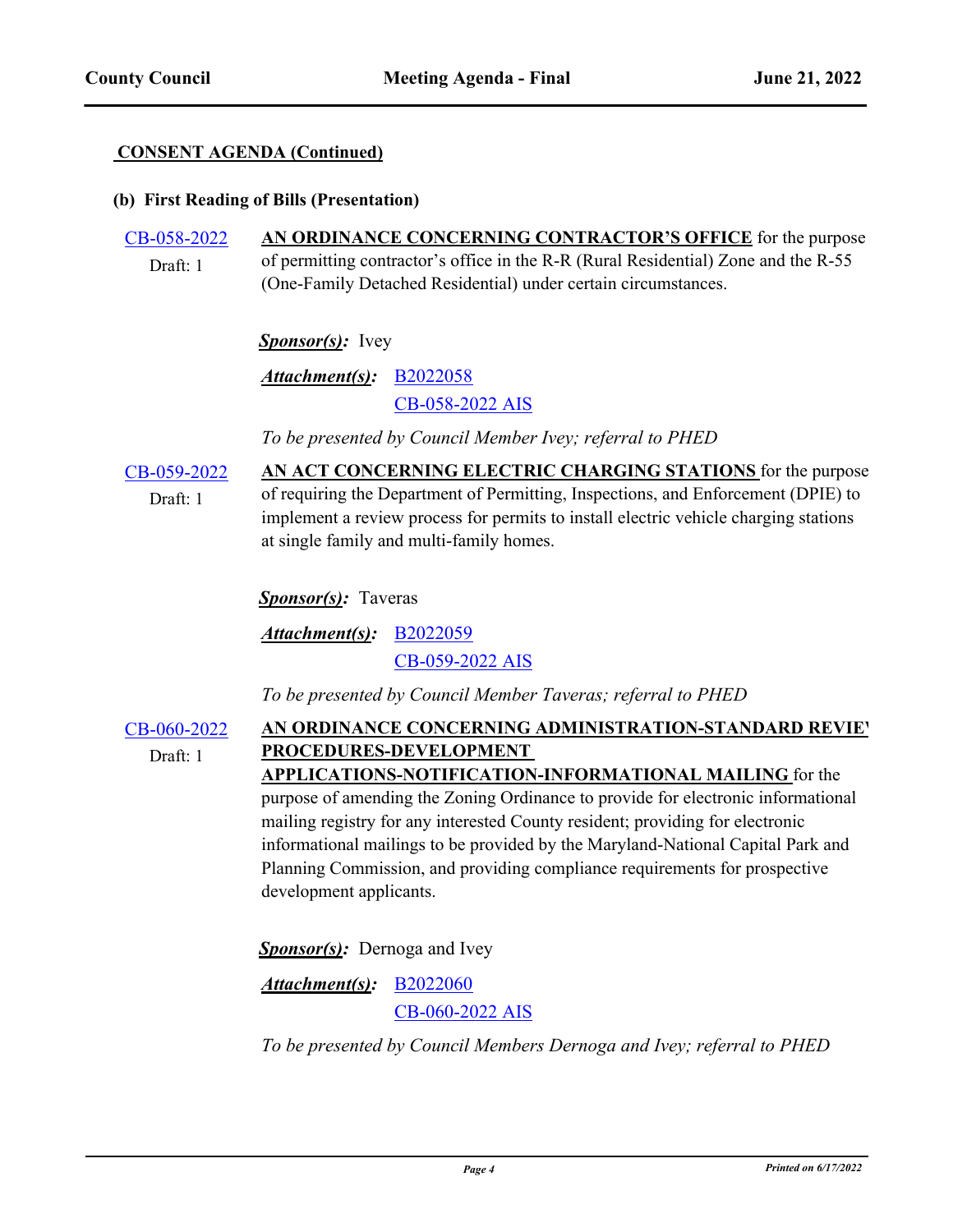### **CONSENT AGENDA (Continued)**

[CB-061-0022](http://princegeorgescountymd.legistar.com/gateway.aspx?m=l&id=/matter.aspx?key=14795) **AN ORDINANCE CONCERNING ADMINISTRATION-DEVELOPMENT APPLICATIONS-STANDARD REVIEW PROCEDURES-PRE-APPLICATIO NEIGHBORHOOD MEETING REQUIREMENTS** for the purpose of amending the Zoning Ordinance to require that written summaries of pre-application neighborhood meetings for proposed development be made a part of the administrative record of any development application that is filed and accepted; and requiring electronic distribution of pre-application neighborhood meeting summaries to attendees at the meeting that provide email contact information. Draft: 1

*Sponsor(s)*: Dernoga, Ivey and Burroughs

*Attachment(s):* **[B2022061](http://princegeorgescountymd.legistar.com/gateway.aspx?M=F&ID=134b90f8-34fc-438d-89a2-07a33bca9cd6.docx)** 

[CB-061-0022 AIS](http://princegeorgescountymd.legistar.com/gateway.aspx?M=F&ID=6d8812c6-6f4d-43a7-9184-4a69a02dfaa2.pdf)

*To be presented by Council Members Dernoga, Ivey, and Burroughs; referral to PHED*

[CB-062-2022](http://princegeorgescountymd.legistar.com/gateway.aspx?m=l&id=/matter.aspx?key=15051) **AN ACT CONCERNING THE PRINCE GEORGE'S COUNTY SMALL BUSINESS CAPITAL AND GROWTH STIMULUS PROGRAM** for the purpose of establishing a Prince George's County Small Business Capital and Growth Stimulus Program to increase growth and access to capital for Prince George's County's small business community. Draft: 1

> *Sponsor(s):* Franklin, Hawkins, Harrison, Burroughs, Glaros, Ivey, Medlock, Streeter and Taveras

[B2022062](http://princegeorgescountymd.legistar.com/gateway.aspx?M=F&ID=76346c73-d1f4-4b46-9152-d29ae45fcf90.doc) *Attachment(s):* [CB-062-2022 AIS](http://princegeorgescountymd.legistar.com/gateway.aspx?M=F&ID=578ef5be-8d0d-49bc-bcf8-59a60ad3e086.pdf)

*To be presented by Council Members Franklin, Hawkins, Harrison, Burroughs, Glaros, Ivey, Medlock, Streeter, and Taveras; referral to GOFP*

[CB-063-2022](http://princegeorgescountymd.legistar.com/gateway.aspx?m=l&id=/matter.aspx?key=15052) **AN ACT CONCERNING THE PRINCE GEORGE'S COUNTY SURETY BONDING PROGRAM** for the purpose of establishing a Prince George's County Surety Bonding Program to increase capacity and contracting opportunities for Prince George's County's small business community. Draft: 1

> *Sponsor(s):* Franklin, Hawkins, Harrison, Burroughs, Ivey, Medlock, Streeter and Taveras

[B2022063](http://princegeorgescountymd.legistar.com/gateway.aspx?M=F&ID=7b9c9cce-8602-4c08-a2db-bff1438b030d.doc) [CB-063-2022 AIS](http://princegeorgescountymd.legistar.com/gateway.aspx?M=F&ID=1c05fdda-375f-44a7-bfdd-ae3d55642c44.pdf) *Attachment(s):*

*To be presented by Council Members Franklin, Hawkins, Harrison,*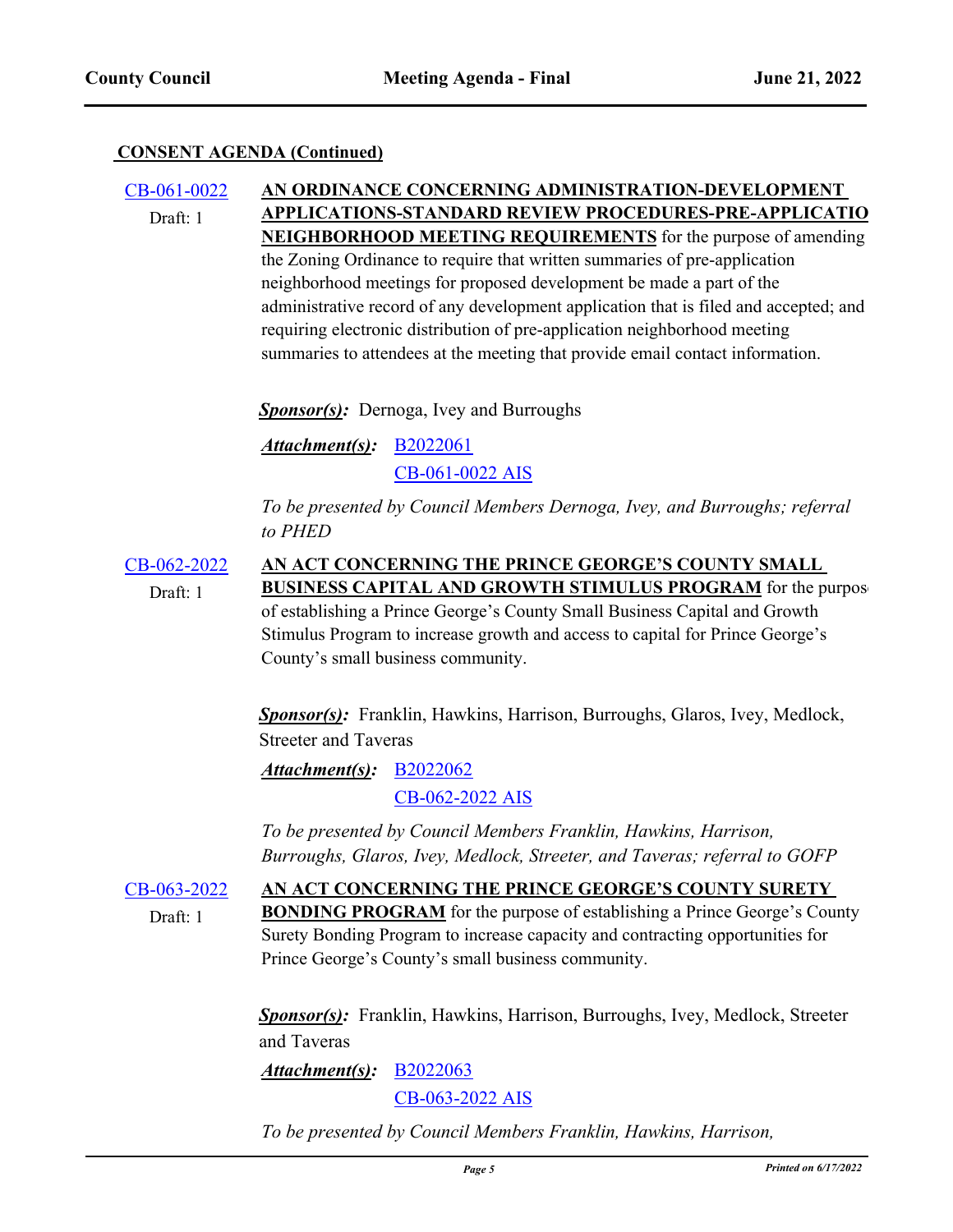*Burroughs, Glaros, Ivey, Medlock, Streeter, and Taveras; referral to GOFP*

### **CONSENT AGENDA (Continued)**

[CB-064-2022](http://princegeorgescountymd.legistar.com/gateway.aspx?m=l&id=/matter.aspx?key=15085) **AN ACT CONCERNING PARKING FINES AND PENALTIES** for the purpose of increasing and adding fines and penalties for violating certain parking laws, including laws regarding standing or parking at bus stops, unregistered vehicles and trailers, expired registration stickers; reserved parking spaces, meter spaces, damaging parking meters, and public parking facilities; and authorizing immobilization and/or impoundments without prior notice to owners of vehicles with five or more unpaid traffic and/or parking violations. Draft: 1

> [B2022064](http://princegeorgescountymd.legistar.com/gateway.aspx?M=F&ID=74712da1-6172-4599-b432-0e3e00cb865a.doc) *Attachment(s):* [CB-064-2022 Transmittal](http://princegeorgescountymd.legistar.com/gateway.aspx?M=F&ID=256de713-aefb-4714-a8b2-ffc08579c9f9.pdf)

*To be presented by The Chair (by request County Executive); referral to TIEE*

### **(c) Introduction of Resolutions**

[CR-079-2022](http://princegeorgescountymd.legistar.com/gateway.aspx?m=l&id=/matter.aspx?key=15087) **A RESOLUTION CONCERNING PUBLIC SAFETY AND BEHAVIORAL HEALTH SURCHARGE** for the purpose of adjusting the Public Safety and Behavioral Health Surcharge for Fiscal Year 2023, beginning July 1, 2022, as required by State law. Draft: 1 *Attachment(s):* [R2022079](http://princegeorgescountymd.legistar.com/gateway.aspx?M=F&ID=630e0e15-57f2-4a54-a6ef-fbc3f3e1568b.docx)

> [CR-079-2022 AIS](http://princegeorgescountymd.legistar.com/gateway.aspx?M=F&ID=46b9997e-011c-45c2-8c0b-61e3dbd8c722.pdf) [CR-079-2022 Transmittal](http://princegeorgescountymd.legistar.com/gateway.aspx?M=F&ID=c95b684c-306b-4d94-a6ed-b5baf33b75f0.pdf)

*To be introduced by The Chair (by request County Executive); referral to COW*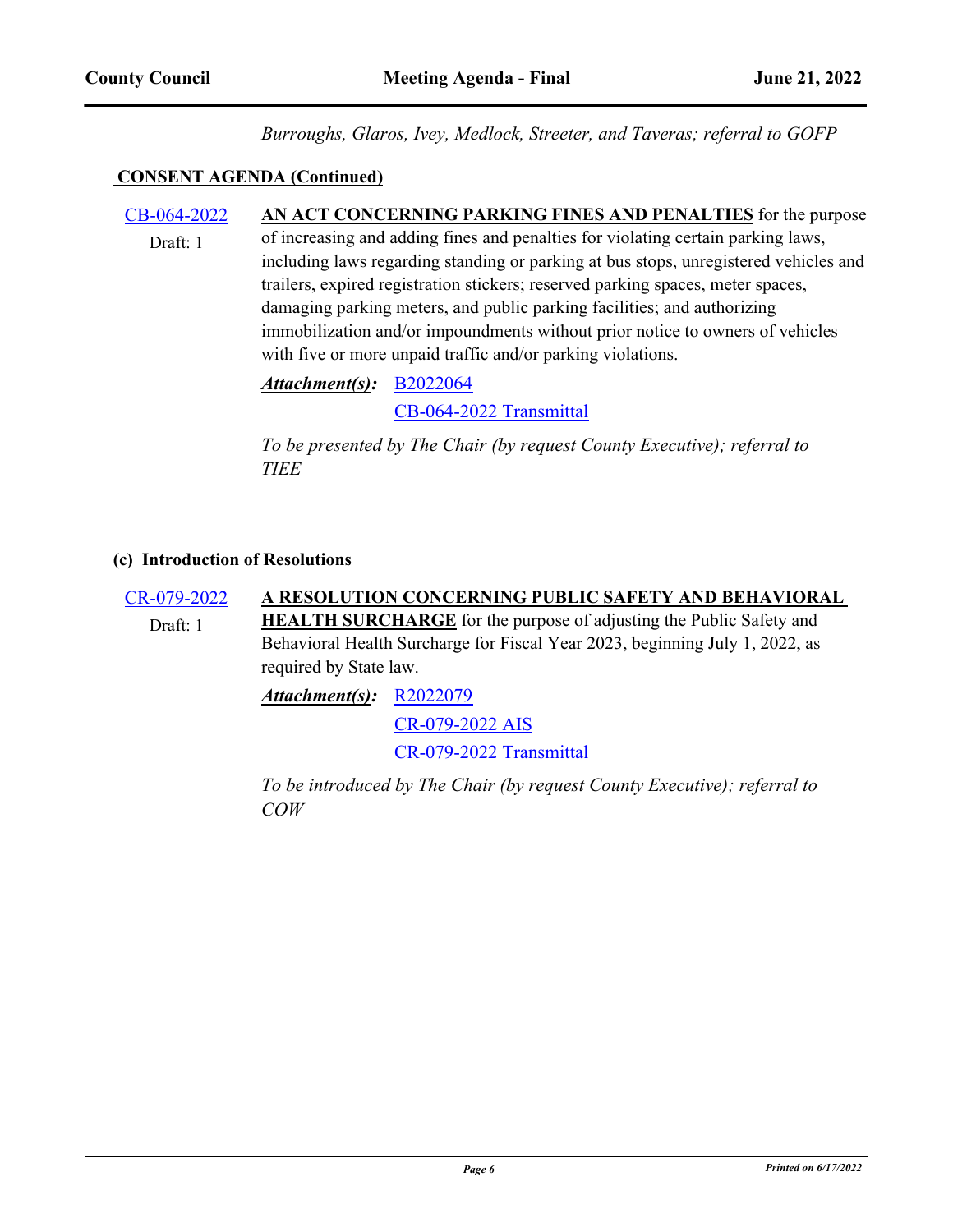### **CONSENT AGENDA (Continued)**

#### [CR-080-2022](http://princegeorgescountymd.legistar.com/gateway.aspx?m=l&id=/matter.aspx?key=15086) **A RESOLUTION CONCERNING SCHOOL FACILITIES SURCHARGE** for the purpose of adjusting the school facilities surcharge for Fiscal Year 2023, beginning July 1, 2022, as required by State law. Draft: 1

*Attachment(s):* [R2022080](http://princegeorgescountymd.legistar.com/gateway.aspx?M=F&ID=4d677557-7b91-4fbd-bcbc-e02c589eea05.docx)

[CR-080-2022 Transmittal](http://princegeorgescountymd.legistar.com/gateway.aspx?M=F&ID=de2e031c-7c4c-452c-a39d-6eab41b17ceb.pdf)

[CR-080-2022 AIS](http://princegeorgescountymd.legistar.com/gateway.aspx?M=F&ID=01c7d2db-fb09-40ae-b3ab-2bb1dd7b3d5e.pdf)

*To be introduced by The Chair (by request County Executive); referral to COW*

# [CR-081-2022](http://princegeorgescountymd.legistar.com/gateway.aspx?m=l&id=/matter.aspx?key=15110) **A RESOLUTION CONCERNING CONTRACT APPROVAL** for the purpose of

Draft: 1

approving a multi-year contract to procure Claims Administration Services for Prince George's County, Maryland on behalf of the Prince George's County Office of Finance/Risk Management Unit.

*Attachment(s):* [R2022081](http://princegeorgescountymd.legistar.com/gateway.aspx?M=F&ID=0404c34b-a46c-4736-acaf-e337c4fbd935.docx)

[CR-081-2022 Attachment A](http://princegeorgescountymd.legistar.com/gateway.aspx?M=F&ID=7b4d5976-65f7-4cf3-b91e-5baacff2a0c6.pdf)

[CR-081-2022 Attachment B](http://princegeorgescountymd.legistar.com/gateway.aspx?M=F&ID=5eb2180f-7381-48da-8cc7-55c5265a5be1.pdf)

[CR-081-2022 Transmittal](http://princegeorgescountymd.legistar.com/gateway.aspx?M=F&ID=6919dcc6-0636-4633-adc2-6f452432a60f.pdf)

[CR-081-2022 AIS](http://princegeorgescountymd.legistar.com/gateway.aspx?M=F&ID=b85e45d8-7158-4ae4-b942-c30798e6fd8f.pdf)

*To be introduced by The Chair (by request County Executive); referral to COW*

# **2. CONSIDERATION OF ITEMS REMOVED FROM CONSENT AGENDA**

# **3. PROPOSED CORRESPONDENCE/ADMINISTRATIVE OFFICER'S REPORT**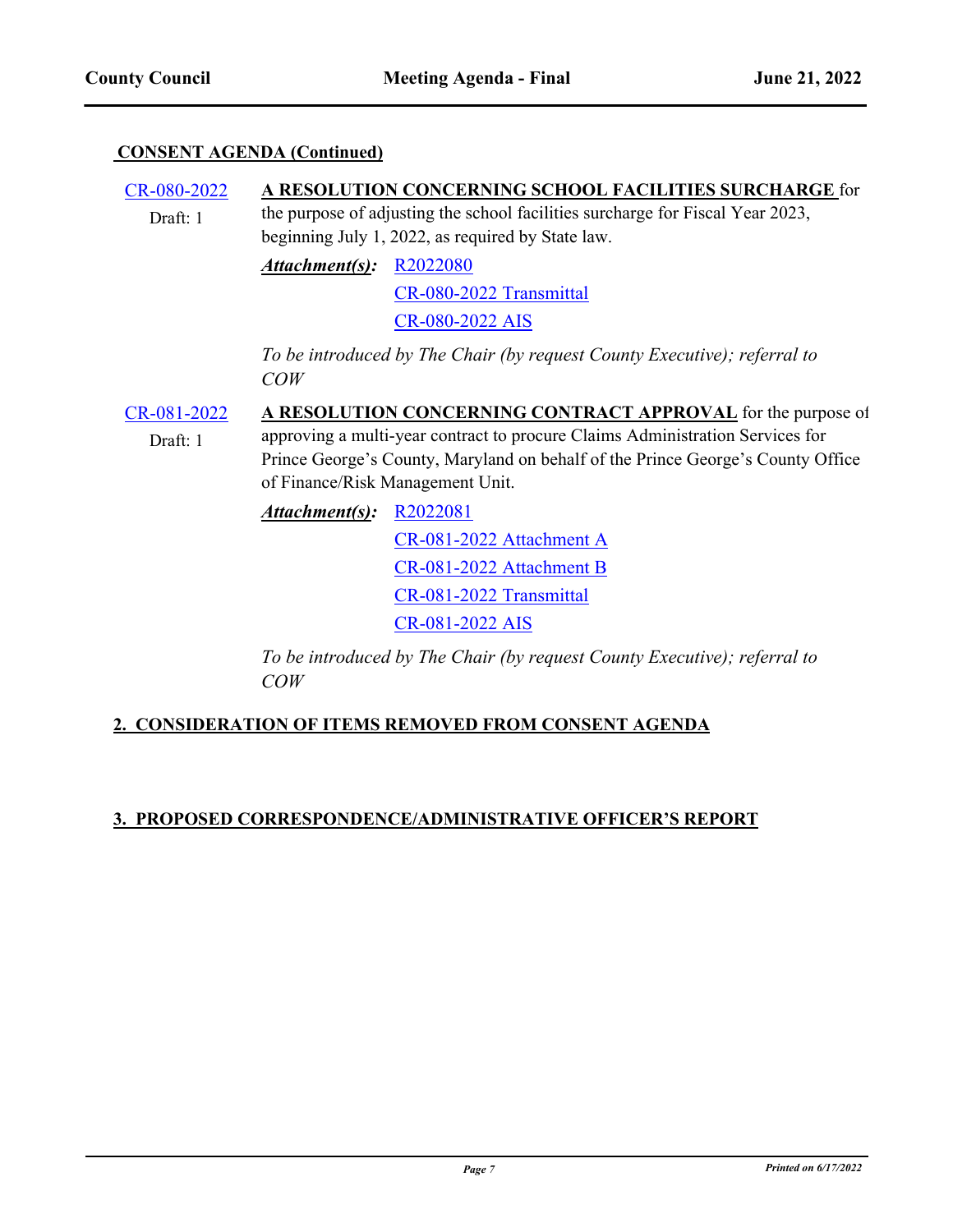### **4. PUBLIC HEARINGS:**

### [CR-038-2022](http://princegeorgescountymd.legistar.com/gateway.aspx?m=l&id=/matter.aspx?key=14896) **A RESOLUTION CONCERNING HOUSING INVESTMENT TRUST FUND FOR HOUSING AND COMMUNITY DEVELOPMENT** for the purpose of committing and allocating to the Atworth College Park Metro Apartments project, an eligible activity not originally funded, the amount of two hundred thousand dollars (\$200,000) in Housing Investment Trust Fund ("HITF") Program funds for gap financing of new housing construction. Draft: 1

*Sponsor(s):* Hawkins, Streeter, Turner, Franklin, Glaros, Harrison, Ivey and Taveras

*Attachment(s):* [R2022038](http://princegeorgescountymd.legistar.com/gateway.aspx?M=F&ID=8be91132-8905-4664-9ca2-87356de62613.docx) [CR-038-2022 AIS](http://princegeorgescountymd.legistar.com/gateway.aspx?M=F&ID=5c80dfda-cef0-46bb-8a8c-56ca55de3556.pdf) [CR-038-2022 Transmittal](http://princegeorgescountymd.legistar.com/gateway.aspx?M=F&ID=ecdab302-bd1c-47cc-90aa-96537b0b7b3c.pdf)

# *Legislative History:*

4/26/22 County Council

introduced and referred to the Sitting as the Committee of the Whole

[CR-040-2022](http://princegeorgescountymd.legistar.com/gateway.aspx?m=l&id=/matter.aspx?key=14895) **A RESOLUTION CONCERNING HOUSING INVESTMENT TRUST FUND FOR HOUSING AND COMMUNITY DEVELOPMENT** for the purpose of committing and allocating to the Willows at Upper Marlboro project, an eligible activity not originally funded, the amount of two million, five hundred thousand dollars (\$2,500,000) in Housing Investment Trust Fund ("HITF") Program funds for gap financing of new housing construction. Draft: 1

*Sponsor(s):* Hawkins, Streeter, Turner, Glaros, Taveras and Franklin

*Attachment(s):* [R2022040](http://princegeorgescountymd.legistar.com/gateway.aspx?M=F&ID=85f3437e-caa7-4ef4-bded-021a9548126d.docx)

[CR-040-2022 AIS](http://princegeorgescountymd.legistar.com/gateway.aspx?M=F&ID=fea47165-2f17-410f-9199-ea0694b61fd9.pdf) [CR-040-2022 Transmittal](http://princegeorgescountymd.legistar.com/gateway.aspx?M=F&ID=a67ebea8-2686-45fe-bcea-8866975281f7.pdf)

# *Legislative History:*

4/26/22 County Council

introduced and referred to the Sitting as the Committee of the Whole

### [CR-042-2022](http://princegeorgescountymd.legistar.com/gateway.aspx?m=l&id=/matter.aspx?key=14893) **A RESOLUTION CONCERNING HOUSING INVESTMENT TRUST FUND FOR HOUSING AND COMMUNITY DEVELOPMENT** for the purpose of committing and allocating to the Sovren West Hyattsville Metro Apartments project, an eligible activity not originally funded, the amount of two hundred thousand dollars (\$200,000) in Housing Investment Trust Fund ("HITF") Program funds for gap financing of new housing construction. Draft: 1

*Sponsor(s):* Hawkins, Streeter, Turner, Franklin, Ivey, Harrison, Glaros and Taveras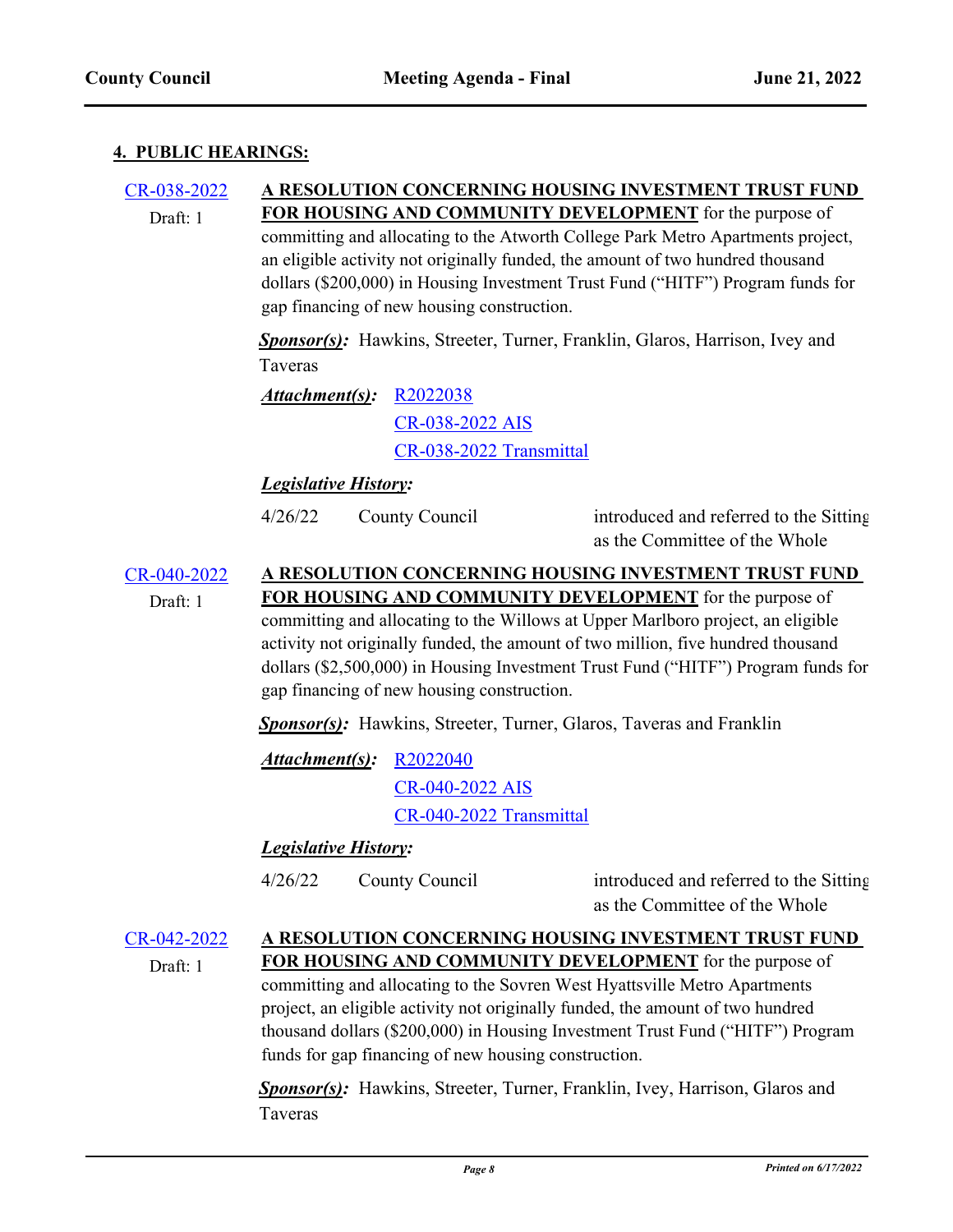*Attachment(s):* [R2022042](http://princegeorgescountymd.legistar.com/gateway.aspx?M=F&ID=e1737bc2-6e25-49f3-847d-c9112752cc63.docx)

[CR-042-2022 AIS](http://princegeorgescountymd.legistar.com/gateway.aspx?M=F&ID=c8059597-7653-4459-bd9e-0cc304109f9c.pdf)

[CR-042-2022 Transmittal](http://princegeorgescountymd.legistar.com/gateway.aspx?M=F&ID=caca786c-6b7e-4682-8bc5-0ffcd13d7900.pdf)

*Legislative History:*

4/26/22 County Council

introduced and referred to the Sitting as the Committee of the Whole

### **PUBLIC HEARINGS: (Continued)**

[CR-064-2022](http://princegeorgescountymd.legistar.com/gateway.aspx?m=l&id=/matter.aspx?key=14997) **A RESOLUTION CONCERNING HOUSING INVESTMENT TRUST FUND FOR HOUSING AND COMMUNITY DEVELOPMENT** for the purpose of committing and allocating to the Glenarden Hills Phase 3, 4% project, an eligible activity not originally funded, the amount of three million dollars (\$3,000,000) in Housing Investment Trust Fund ("HITF") Program funds for gap financing of new housing construction. Draft: 1

> *Sponsor(s):* Streeter, Turner, Harrison, Glaros, Dernoga, Franklin, Medlock and Hawkins

*Attachment(s):* [R2022064](http://princegeorgescountymd.legistar.com/gateway.aspx?M=F&ID=29a17990-7555-433d-8d86-1f7b6cbfb0a5.docx) [CR-064-2022 AIS](http://princegeorgescountymd.legistar.com/gateway.aspx?M=F&ID=7c52d687-ffd8-4ab3-a973-dcf191e7487b.pdf) [CR-064-2022 Transmittal](http://princegeorgescountymd.legistar.com/gateway.aspx?M=F&ID=771c53d3-be48-4b1c-84c2-a45f29ec9596.pdf)

# *Legislative History:*

5/17/22 County Council

introduced and referred to the Sitting as the Committee of the Whole

# **RECESS**

# **COMMITTEE OF THE WHOLE**

*SEE SEPARATE AGENDA*

### **RECONVENE**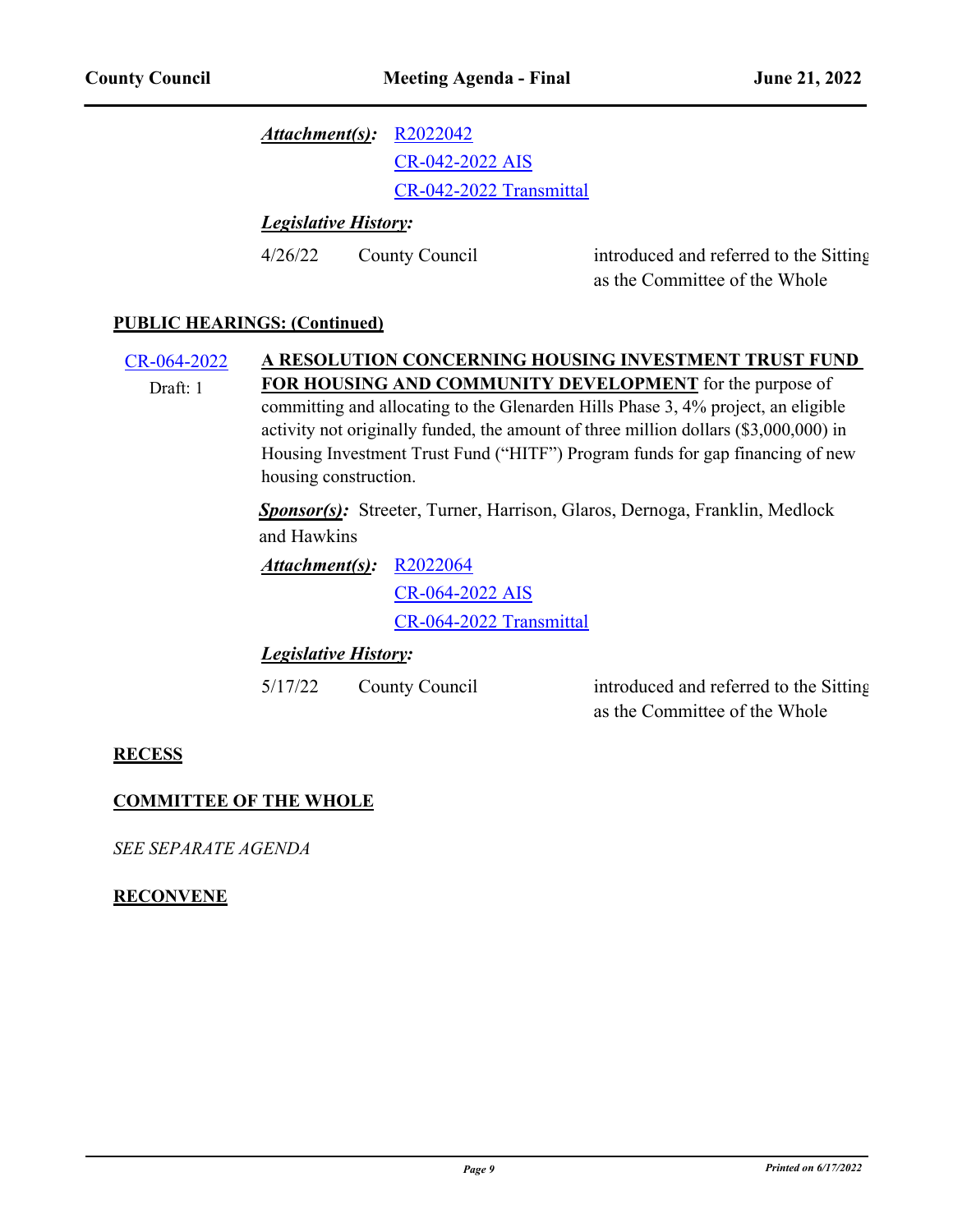### **5. RESOLUTIONS ELIGIBLE FOR FINAL READING – (ADOPTION)**

[CR-017-2022](http://princegeorgescountymd.legistar.com/gateway.aspx?m=l&id=/matter.aspx?key=14655) **A RESOLUTION CONCERNING THE 2018 WATER AND SEWER PLAN (DECEMBER 2021 CYCLE OF AMENDMENTS)** for the purpose of changing the water and sewer category designations of properties within the 2018 Water and Sewer Plan. Draft: 1

*Sponsor(s):* Davis, Turner, Harrison, Taveras, Franklin and Hawkins

| <i>Attachment(s):</i> R2022017 |                                         |
|--------------------------------|-----------------------------------------|
|                                | CR-017-2022 Attachments A and B         |
|                                | CR-017-2022 Attachment C                |
|                                | CR-017-2022 AIS                         |
|                                | CR-017-2022 Transmittal                 |
|                                | CR-017-2022 OOL Comments                |
|                                | CR-017-2022 Planning Board Comments     |
|                                | CR-017-2022 Planning Board Staff Report |

# *Legislative History:*

| 3/8/22  | County Council                                             | introduced and referred to the Sitting<br>as the Committee of the Whole |
|---------|------------------------------------------------------------|-------------------------------------------------------------------------|
| 4/19/22 | County Council                                             | public hearing held                                                     |
| 4/25/22 | Sitting as the Committee of Held in Committee<br>the Whole |                                                                         |
| 5/9/22  | Sitting as the Committee of Held in Committee<br>the Whole |                                                                         |

### [CR-043-2022](http://princegeorgescountymd.legistar.com/gateway.aspx?m=l&id=/matter.aspx?key=14879) **A RESOLUTION CONCERNING PILOT AGREEMENT FOR THE**

Draft: 1

**CARILLON PROJECT** for the purpose of rescinding the prior Council Resolution CR-092-2019 and for the purpose of approving the terms and conditions of a negotiated Payment in Lieu of Taxes (PILOT) Agreement between Prince George's County, Maryland (County) and RPAI Capital Centre II, L.L.C., an affiliate of Kite Realty Group Trust, successor to Retail Properties of America, Inc. (Developer) for the different phases of the Carillon Project.

*Sponsor(s):* Hawkins, Streeter, Turner, Medlock, Glaros, Franklin and Harrison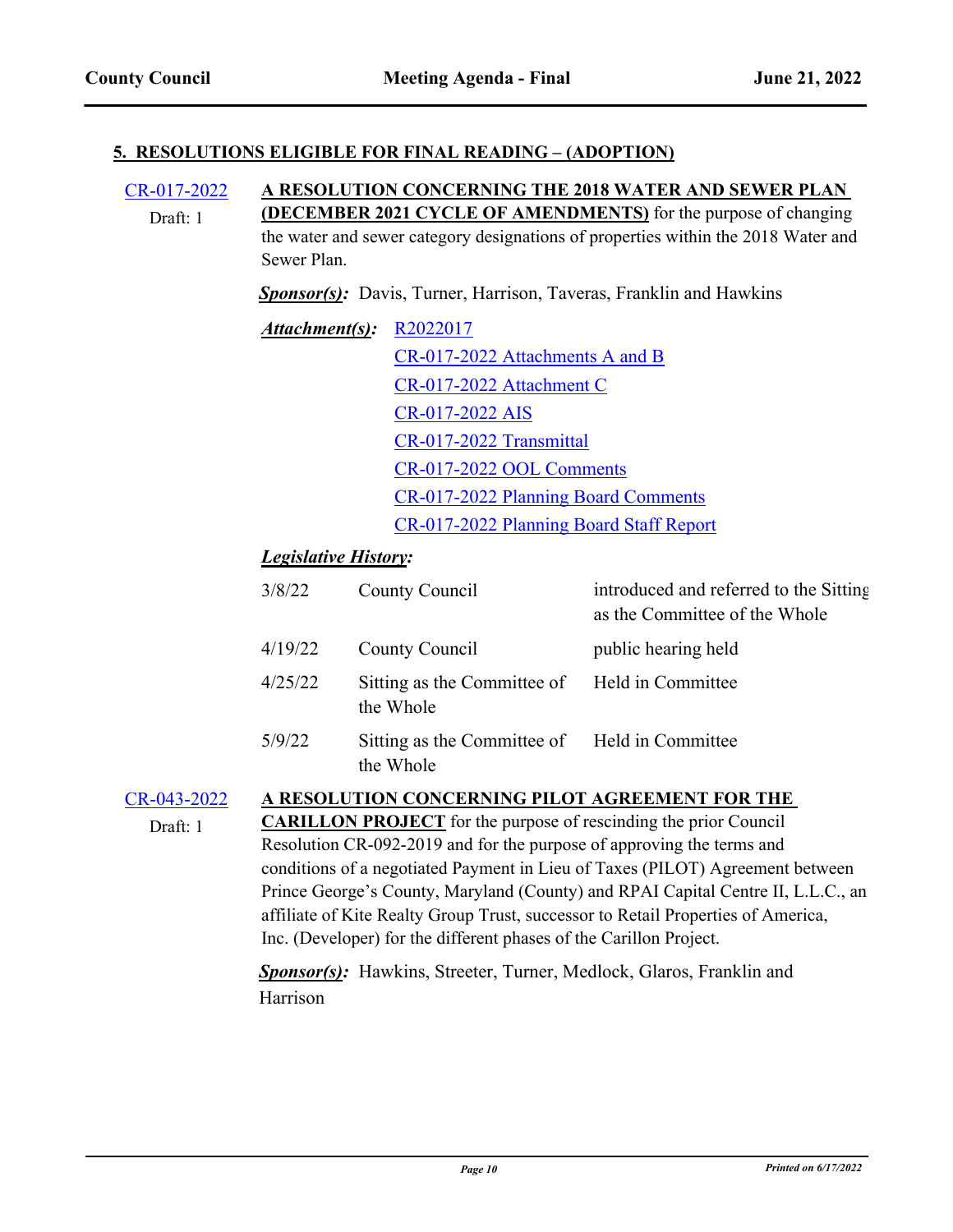*Attachment(s):* [R2022043](http://princegeorgescountymd.legistar.com/gateway.aspx?M=F&ID=2ea1d8fe-71f0-4e4c-bc7b-a59963dfc817.docx) [CR-043-2022 Attachment A](http://princegeorgescountymd.legistar.com/gateway.aspx?M=F&ID=f633842a-55f8-47f1-90d1-7dff757f4bdb.pdf) [CR-043-2022 Attachment B](http://princegeorgescountymd.legistar.com/gateway.aspx?M=F&ID=af2d2c94-db5d-48cf-9fd3-ce625becda0d.pdf) [CR-043-2022 AIS](http://princegeorgescountymd.legistar.com/gateway.aspx?M=F&ID=256cf1d4-4e45-406e-bbb6-95590d79350d.pdf) [CR-043-2022 Report](http://princegeorgescountymd.legistar.com/gateway.aspx?M=F&ID=4224c1ac-2d63-4036-a5d1-f7b97c73ac4e.doc) [CR-043-2022 PAFI](http://princegeorgescountymd.legistar.com/gateway.aspx?M=F&ID=a7f66341-a5d0-461c-bbcd-96647338615c.pdf) [CR-043-2022 Transmittal](http://princegeorgescountymd.legistar.com/gateway.aspx?M=F&ID=447a6888-bdf0-4222-b0b7-ff9711875fae.pdf) [CR-043-2022 OOL Comments](http://princegeorgescountymd.legistar.com/gateway.aspx?M=F&ID=46aff8f8-7fca-4f39-a286-edf726b445ec.pdf) [CR-043-2022 MBE Approval Memo \(Revised\)](http://princegeorgescountymd.legistar.com/gateway.aspx?M=F&ID=4591ac49-1ecc-4097-89fe-e75ba6d6bc7c.doc) [CR-043-2022 Attachment A Revised \(MBE Agreement\)](http://princegeorgescountymd.legistar.com/gateway.aspx?M=F&ID=0925c291-9897-4d71-8504-eba91f949b81.pdf) [CR-043-2022 Fiscal Impact](http://princegeorgescountymd.legistar.com/gateway.aspx?M=F&ID=08c34a5c-f826-45b5-82da-4d5bfa2cde01.pdf) [CR-043-2022 The Carillon \\_Presentation Council](http://princegeorgescountymd.legistar.com/gateway.aspx?M=F&ID=bcb4cfb4-36bb-4733-938e-e49dd6e0578c.pptx)

*(Favorably reported out of C.O.W. on 5/31/2022)*

# *Legislative History:*

| 4/26/22 | County Council                           | removed from Consent Agenda                                             |
|---------|------------------------------------------|-------------------------------------------------------------------------|
| 5/17/22 | County Council                           | introduced and referred to the Sitting<br>as the Committee of the Whole |
| 5/31/22 | Sitting as the Committee of<br>the Whole | Favorably recommended to the<br>County Council                          |

# **6. INTRODUCTION AND ADOPTION OF RESOLUTIONS**

### [CR-082-2022](http://princegeorgescountymd.legistar.com/gateway.aspx?m=l&id=/matter.aspx?key=15111) **A RESOLUTION CONCERNING THE TAX RATES FOR FISCAL YEAR**

**2023** for the purpose of imposing and levying the tax rates and causing to be raised the amount of taxes required by the adopted budget so as to balance the budget as to proposed income and expenditures for the fiscal year beginning July 1, 2022; and to set forth the State tax levy and the Stormwater Management District tax levy. Draft: 1

*Sponsor(s):* Hawkins

*Attachment(s):* [CR-082-2022](http://princegeorgescountymd.legistar.com/gateway.aspx?M=F&ID=77ad66ab-bd2d-4221-8768-de2156cbf983.doc) [FY 2023 Property Tax Rates](http://princegeorgescountymd.legistar.com/gateway.aspx?M=F&ID=cdf4fe19-2a10-4844-b452-abf43c6c7f91.pdf) [CR-082-2022 AIS](http://princegeorgescountymd.legistar.com/gateway.aspx?M=F&ID=4810942a-cfc5-46fb-a20c-940a6fd0d5ea.pdf)

*To be introduced by Council Member Hawkins*

*COUNCIL SHOULD EITHER CONVENE AS THE COMMITTEE OF THE WHOLE OR SUSPEND THE RULES PRIOR TO ADOPTION - (8 VOTES REQUIRED)*

### **ADJOURN**